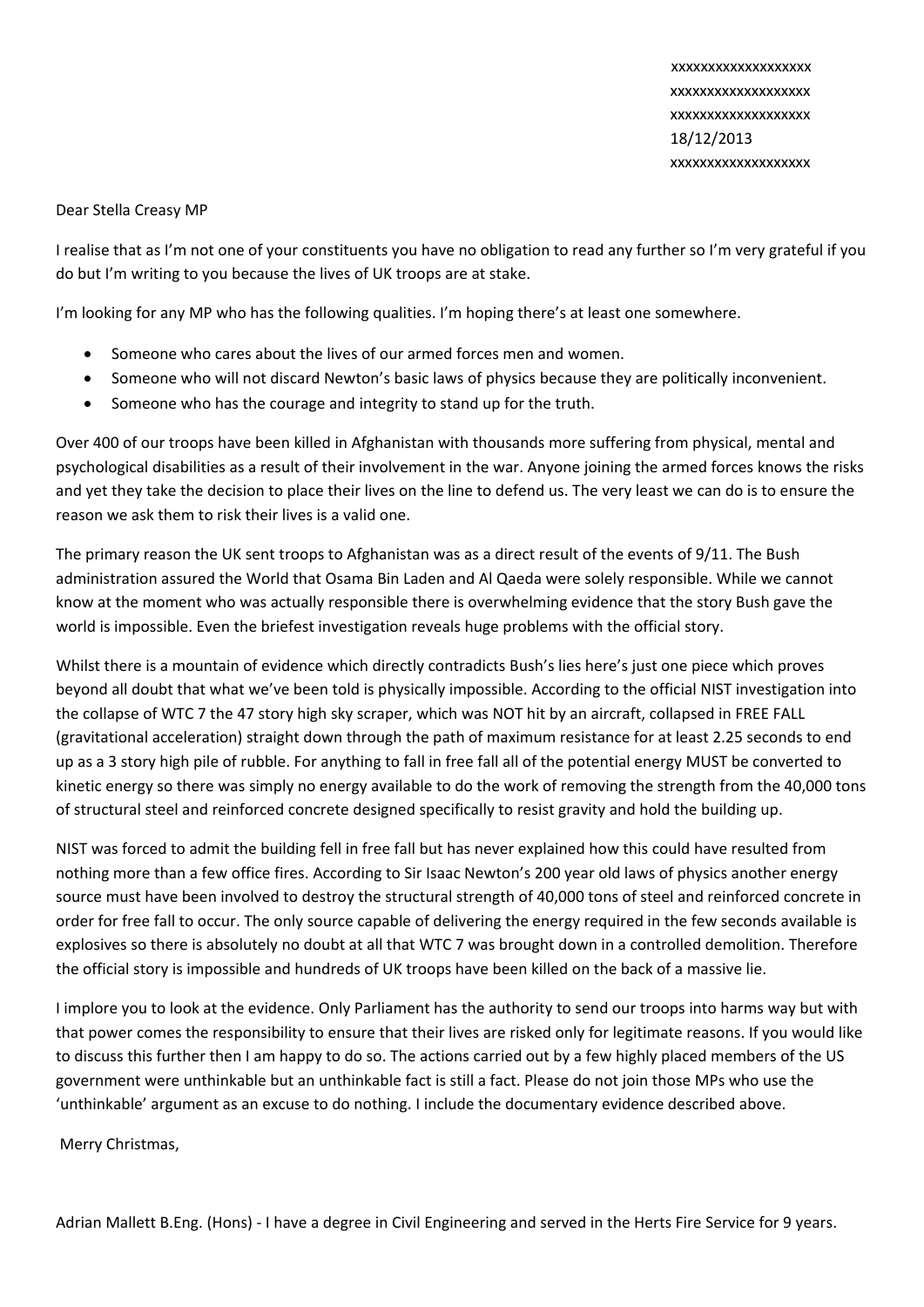## **Evidence for WTC 7 Controlled Demolition**

1) Any object held aloft (such as brick or the top floor of WTC7) contains energy in the form of 'potential energy' (PE). This is the energy stored when the object is raised against the force of gravity.

2) When an object is dropped in air it accelerates at gravitational acceleration (9.8m/s<sup>2</sup> also known as free fall). During the fall the PE is converted to motion energy called kinetic energy (KE). For free fall to occur ALL the available PE MUST be converted to KE.

3) If anything resists the object falling, such as from water if a brick is dropped in a swimming pool, then some of the PE must be used to do the work of countering that resistance e.g. moving the water out of the way of the falling brick. That is why a brick dropped in water falls at a slower rate than a brick dropped in air. The more resistance , the more of the available PE is required to overcome it so if a brick was dropped in tar instead it falls much slower than the one dropped in water. If there is insufficient PE to do the work of countering the resistance, such as for a brick dropped on a pile of other bricks, then the falling object cannot fall any further and comes to rest.

4) The primary function of a building structure is to resist the PE of the building dead weight and any live loads imposed on it or to put it in other words – to make sure the building stays up. Building codes ensure than a structure is multiple times stronger than it needs to be to resist gravity. WTC7 was FIVE times stronger than it needed to be in order to resist gravity.

5) According to NIST's final report into the collapse of WTC7 it fell in free fall for at least 2.25 seconds of its collapse. The fact it fell in free fall means that ALL of the building PE was converted to KE and NONE was available to do the work of removing the resistance by pulverising thousands of tons of concrete, buckling hundreds of steel beams and columns or destroying thousands of bolted and welded steel connections.

6) Therefore, according to the laws of physics, some other source of energy had to do the work of removing the building structure and this had to be done almost instantly and in a uniform manner in order for the building to collapse symmetrically straight down through the path of maximum resistance in free fall. The only possible source of energy which could accomplish that task is explosives.

There is a lot of other evidence to back up this up but the basic laws of physics as taught to school children are enough to make the case for controlled demolition an absolute certainty. Even Shyam Sunder (lead investigator for NIST) said it was impossible for a building to fall in free fall from fire alone at a televised technical briefing in August 2008.

If you would a more detailed explanation then David Chandler was the person who forced NIST to admit the free fall in their final report. You can see his video here:

- Part 1: http://www.youtube.com/watch?v=eDvNS9iMjzA
- Part 2: http://www.youtube.com/watch?v=iXTlaqXsm4k
- Part 3: http://www.youtube.com/watch?v=v3mudruFzNw

The free fall is documented in the NIST report which is available here:

http://www.nist.gov/manuscript-publication-search.cfm?pub\_id=861610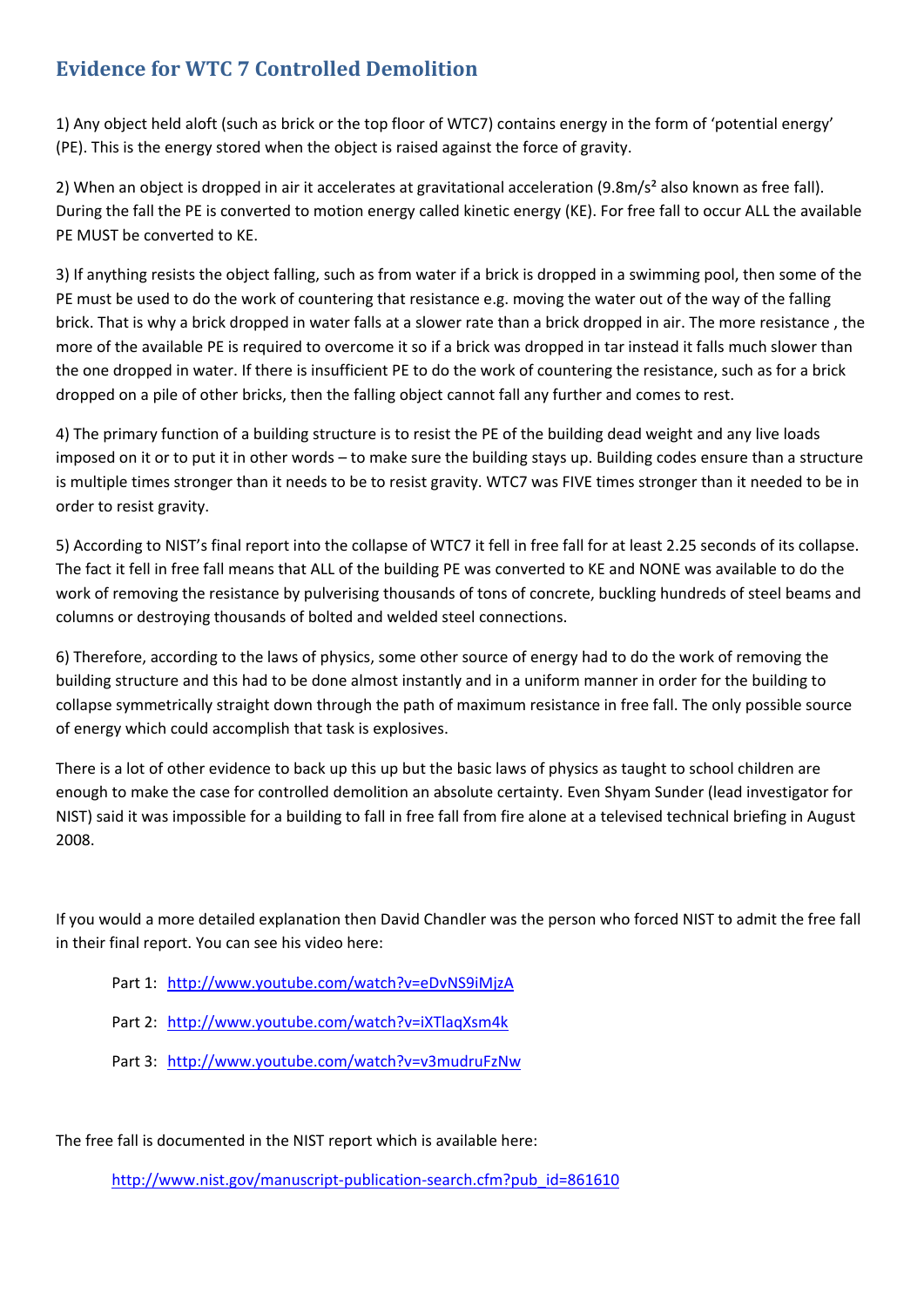The time that the roofline took to fall 18 stories or 73.8 m  $(242 \text{ ft})$  was approximately 5.4 s. The theoretical time for free fall (i.e., at gravitational acceleration) was computed from

$$
t = \sqrt{\frac{2h}{g}}
$$

where  $t =$  time, s;  $h =$  distance, m (ft); and  $g =$  gravitational acceleration, 9.81 m/s<sup>2</sup> (32.2 ft/s<sup>2</sup>). This time was approximately 3.9 s. Thus, the average time for the upper 18 stories to collapse, based on video evidence, was approximately 40 percent longer than the computed free fall time.

A more detailed examination of the same video led to a better understanding of the vertical motion of the building in the first several seconds of descent. NIST tracked the downward displacement of a point near the center of the roofline, fitting the data using a smooth function.<sup>3</sup> (The time at which motion of the roofline was first perceived was taken as time zero.) The fitted displacement function was then differentiated to estimate the downward velocity as a function of time, shown as a solid curve in Figure 3-15. Velocity data points (solid circles) were also determined from the displacement data using a central difference approximation.<sup>4</sup> The slope of the velocity curve is approximately constant between about 1.75 s and 4.0 s, and a good straight line fit to the points in this range (open-circles in Figure 3-15) allowed estimation of a constant downward acceleration during this time interval. This acceleration was 32.2 ft/s<sup>2</sup> (9.81 m/s<sup>2</sup>), equivalent to the acceleration of gravity g.

For discussion purposes, three stages were defined, as denoted in Figure 3-15:

- In Stage 1, the descent was slow and the acceleration was less than that of gravity. This stage corresponds to the initial buckling of the exterior columns in the lower stories of the north face. By 1.75 s, the north face had descended approximately  $2.2 \text{ m}$  (7 ft).
- In Stage 2, the north face descended at gravitational acceleration, as the buckled columns provided negligible support to the upper portion of the north face. This free fall drop continued for approximately 8 stories or 32.0 m (105 ft), the distance traveled between times  $t = 1.75$  s and  $t = 4.0$  s.
- In Stage 3, the acceleration decreased somewhat as the upper portion of the north face encountered increased resistance from the collapsed structure and the debris pile below. Between 4.0 s and 5.4 s, the north face corner fell an additional 39.6 m (130 ft).

As noted above, the collapse time was approximately 40 percent longer than that of free fall for the first 18 stories of descent. The detailed analysis shows that this increase in time is due primarily to Stage 1. The three stages of collapse progression described above are consistent with the results of the global collapse analyses discussed in Chapter 12 of NIST NCSTAR 1-9.

<sup>&</sup>lt;sup>3</sup> A function of the form  $z(t) = A\{1 - \exp[-(t/\lambda)^k]\}$  was assumed, which satisfies the initial conditions of zero displacement, zero velocity, and zero acceleration. The constants A,  $\lambda$ , and k were determined using least squares fitting.

<sup>&</sup>lt;sup>4</sup> The central difference approximation is given by  $v_{i+\frac{1}{2}} \approx (z_i - z_{i+1})/(t_i - t_{i+1})$ , where  $z_i$  and  $z_{i+1}$  denote the displacement at time  $t_i$ and  $t_{i+1}$ , respectively.